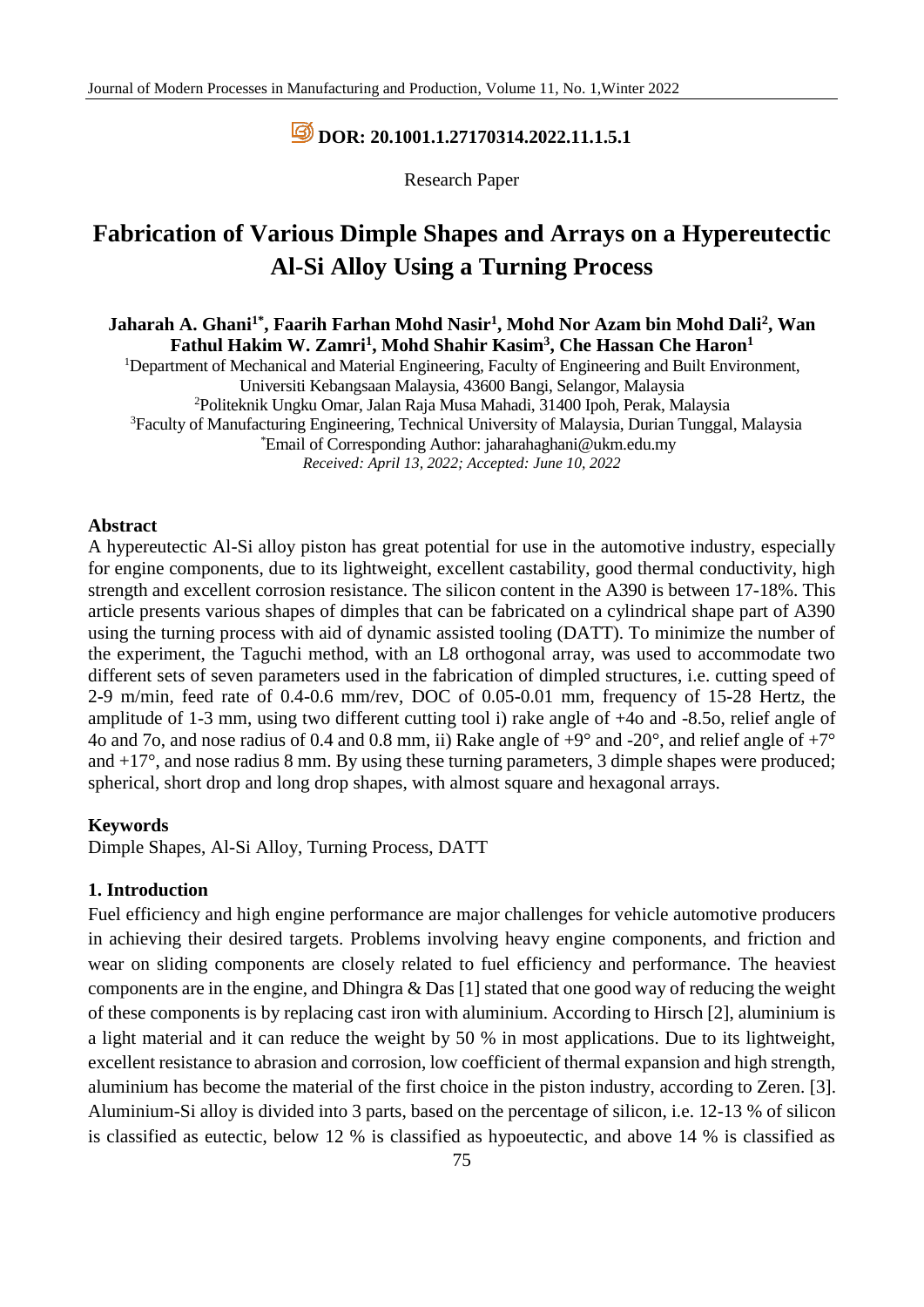hypereutectic Al-Si alloy, as per Lee [4]. According to Holmberg et al. [5], the piston assembly, which makes up about 45 % of the engine components, is the main contributor to friction and wear in an engine system. There are 4 methods for minimizing friction and wear, namely by coating the engine components, surface texturing of the engine components, lubrication, and rolling resistance in the tyres, as per Holmberg et al. [6].

According to Bruzzone et al. [7], a lot of discussions about the correlation properties and the functions of a surface have led to the discovery of the distribution of micro dimples on the surface that acts as a reservoir and provide lubrication to reduce friction by 30%. This fact was also supported by Xiaolei et al. [8], who found that micro-textured surfaces, such as dimples or grooves, are capable of maintaining lubrication. According to Basnyat et al. [9] and Voevodin et al. [10], lubrication by micro dimples will enhance the tribology of mechanical parts since the dimples act as reservoirs on the surface.

Although laser surface texturing (LST) and etching process are famously used for surface texture because of advanced technology, high production speed and low production time, these processes are expensive and non-eco-friendly processes [11-12]. Therefore, the turning process was used in this research because of its advantages such as low cost, minimum set-up time and being environmentally friendly, which are suitable for mass production for fabricating dimple structures. The Taguchi method of applying an orthogonal array design has the advantage of lowering the number of experiments required while still being able to produce the same results as the other methods, thereby reducing the experimental time and costs, according to Fratila and Caizar [13]. This study focused on the fabrication of various shapes and arrays of dimple structures on a hypereutectic Al-Si alloy piston by considering all the seven parameters in minimizing friction and wear.

## **2. Methodology**

Experiments were conducted using a CNC Colchester Tornado lathe with assisted tooling that was developed in-house to generate vibrations on the cutting tool. Given below are the cutting parameters (Table 1), which consist of seven parameters for the cutting tool (i) and (ii).

| Table 1. Two levels of cutting parameters |                              |                              |                             |                   |  |  |  |
|-------------------------------------------|------------------------------|------------------------------|-----------------------------|-------------------|--|--|--|
| Cutting tool (i)                          | Cutting tool (ii)            |                              |                             |                   |  |  |  |
| <b>Factors</b>                            | <b>Levels</b>                |                              | <b>Levels</b>               |                   |  |  |  |
|                                           |                              | $\mathcal{D}_{\mathcal{L}}$  |                             | 2                 |  |  |  |
| Frequency, $fq$ (Hz)                      | 15                           | 25                           |                             | 2                 |  |  |  |
| Cutting Speed, $Vc$ (m/min)               |                              | 9                            | 25                          | 28                |  |  |  |
| Feed Rate, $f$ (mm/rev)                   | 0.4                          | 0.6                          | 9                           | 2                 |  |  |  |
| Depth of Cut, ap (mm)                     | 0.01                         | 0.5                          | 0.4                         | 0.6               |  |  |  |
| Amplitude, amp (mm)                       |                              | 3                            | 0.05                        | 0.1               |  |  |  |
| Rake angle and Relief angle (Degree)      | $-8.5^{\circ}$ & $7^{\circ}$ | $-8.5^{\circ}$ & $7^{\circ}$ |                             | 3                 |  |  |  |
| Nose Radius, $r_{\varepsilon}$ (Degree)   | 0.4                          | 0.8                          | $-20^{\circ} \& 17^{\circ}$ | $+9^{\circ}$ & 7° |  |  |  |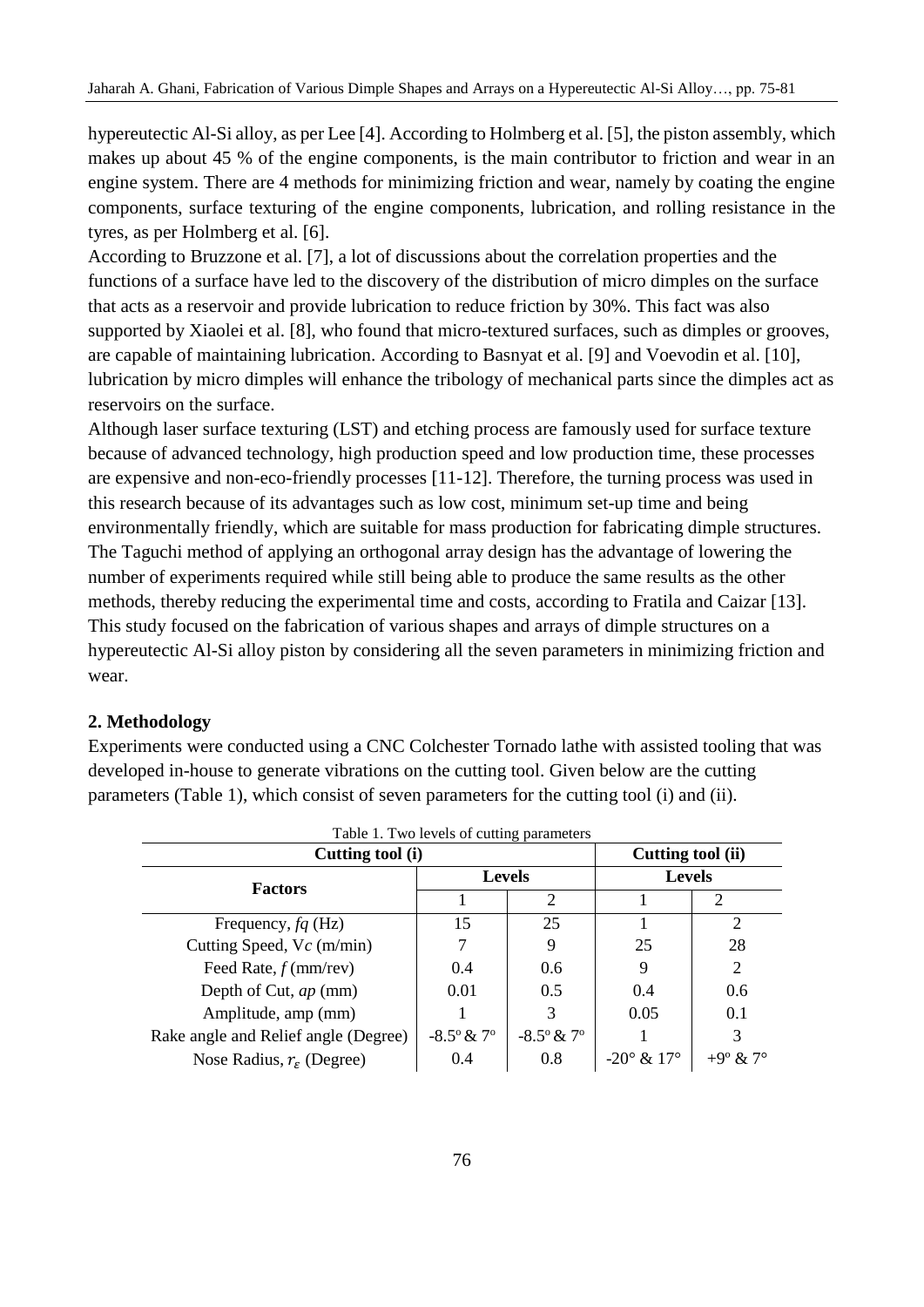# **3. Results and discussion**

Table 2 shows the results of the experiments that were conducted for the tool (i). Based on observations using an Olympus microscope at a magnification of 6.7x and a 3D profilometer, 3 shapes and 3 uniform arrays were produced, as shown in Figures 1 to 3.

| Table 2. Experimental Results $(L_8)$ |                 |      |                  |      |                 |       |  |
|---------------------------------------|-----------------|------|------------------|------|-----------------|-------|--|
| Exp. $L_8(2^7)$                       | Width $(\mu m)$ |      | Length $(\mu m)$ |      | Depth $(\mu m)$ |       |  |
|                                       | (S1)            | (S2) | (S1)             | (S2) | (S1)            | (S2)  |  |
|                                       | 310             | 160  | 2740             | 2300 | 39.9            | 68.6  |  |
| $\overline{2}$                        | 610             | 590  | 1500             | 1510 | 158.6           | 130.7 |  |
| 3                                     | 450             | 260  | 3730             | 2130 | 39.9            | 67.3  |  |
| 4                                     | 520             | 280  | 1750             | 1010 | 182             | 143.6 |  |
| 5                                     | 550             | 340  | 1930             | 1210 | 97.6            | 127   |  |
| 6                                     | 220             | 360  | 2430             | 1750 | 78.9            | 110.8 |  |
| 7                                     | 270             | 180  | 1500             | 1020 | 56              | 74.4  |  |
| 8                                     | 440             | 460  | 1320             | 1590 | 104.7           | 58.1  |  |
|                                       |                 |      |                  |      |                 |       |  |

Note: Sample 1 (S1) and Sample 2 (S2)



Figure 1. Dimple arrays and shapes for a cutting speed of 9 m/min, feed rate of 0.6 mm/rev, depth of cut of 0.01 mm, frequency of 25 Hertz, the amplitude of 1 mm, rake angle of -8.5°, relief angle of  $7°$  and nose radius of 0.8 mm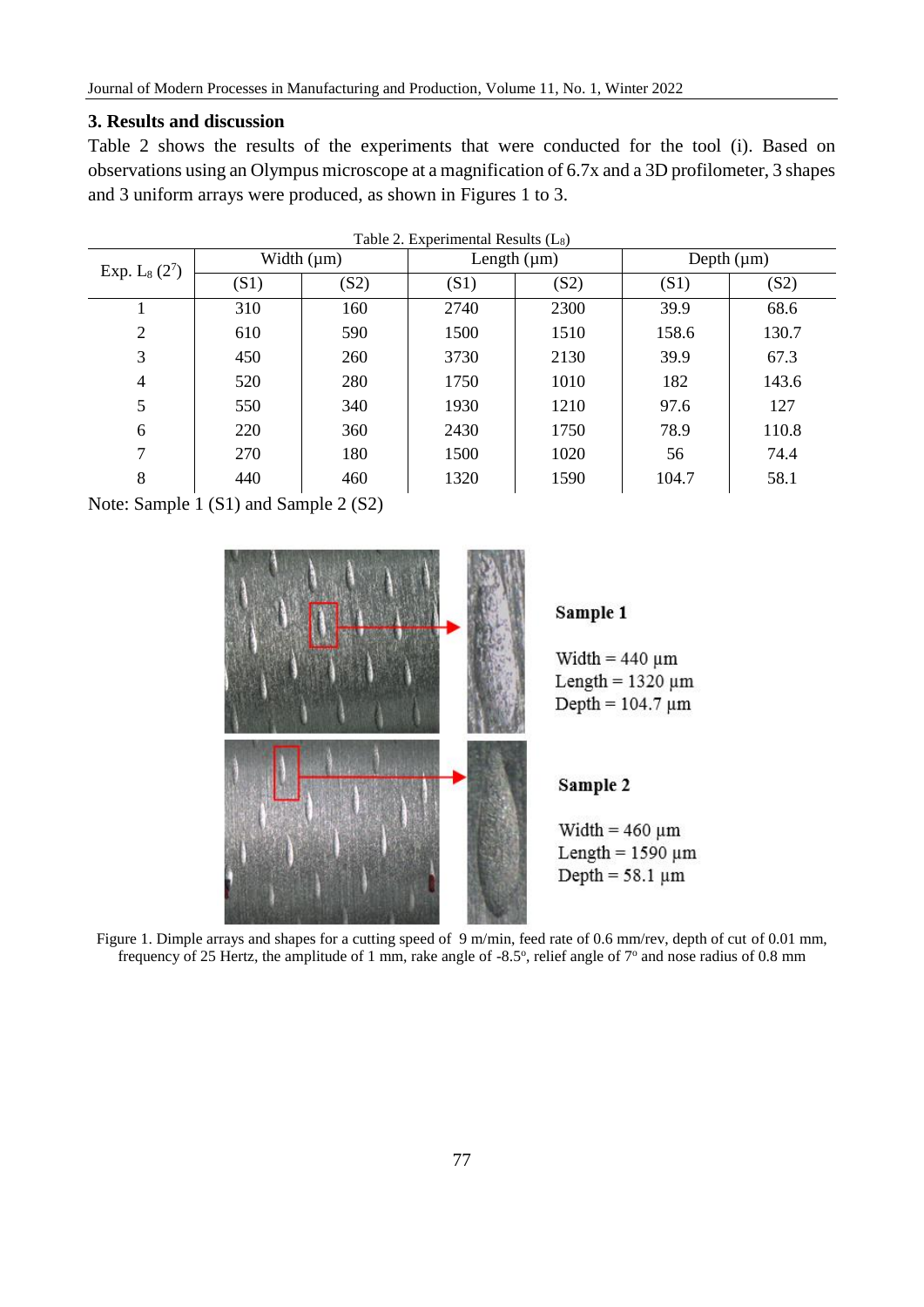

Figure 2. Dimple arrays and shapes for cutting speed of 9 m/min, feed rate of 0.4 mm/rev, depth of cut of 0.05 mm, frequency of 25 Hertz, the amplitude of 1 mm, rake angle of  $+4^{\circ}$ , relief angle of  $4^{\circ}$ 



Figure 3. Dimple arrays and shapes for cutting speed of 7 m/min, feed rate of 0.4 mm/rev, depth of cut of 0.01 mm, frequency of 25 Hertz, the amplitude of 3 mm, rake angle of  $+4^{\circ}$ , relief angle of  $4^{\circ}$  and nose radius of 0.8 mm

Table 2 shows the results obtained using the cutting tool (ii).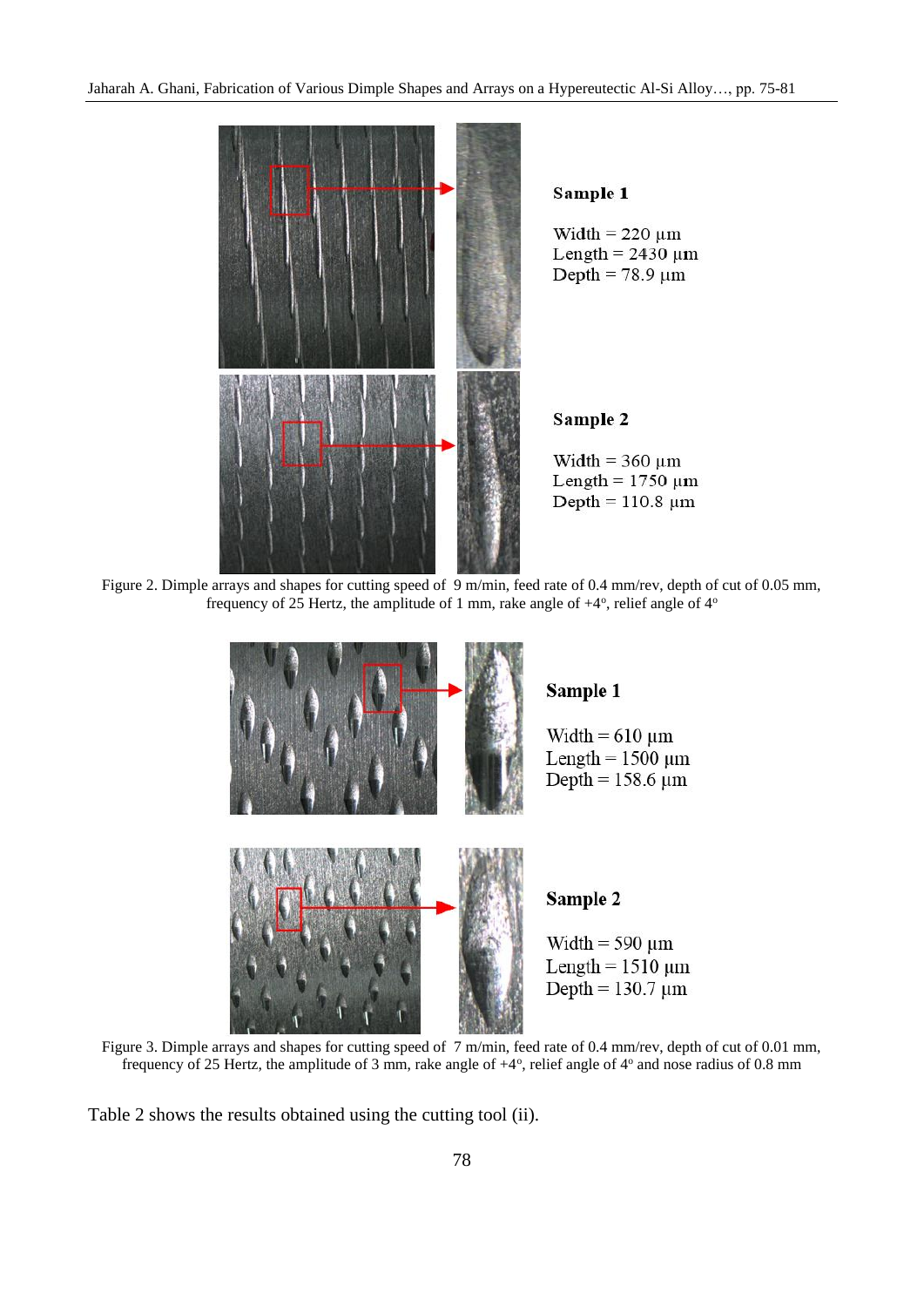Journal of Modern Processes in Manufacturing and Production, Volume 11, No. 1, Winter 2022

| Table 2. The results obtained using the cutting tool (ii) |               |                |               |  |  |  |
|-----------------------------------------------------------|---------------|----------------|---------------|--|--|--|
| No. Exp                                                   | Average Width | Average Length | Average Depth |  |  |  |
|                                                           | $(\mu m)$     | $(\mu m)$      | $(\mu m)$     |  |  |  |
|                                                           | 565.15        | 517.03         | 30.88         |  |  |  |
| $\overline{2}$                                            | 895.95        | 826.26         | 83.67         |  |  |  |
| 3                                                         | 961.39        | 3163.13        | 84.19         |  |  |  |
| 4                                                         | 646.26        | 2661.36        | 23.60         |  |  |  |
| 5                                                         | 1039.19       | 3927.61        | 124.87        |  |  |  |
| 6                                                         | 869.80        | 2781.43        | 58.80         |  |  |  |
| 7                                                         | 787.27        | 885.98         | 87.05         |  |  |  |
| 8                                                         | 829.22        | 1026.65        | 110.70        |  |  |  |

Figures 4 and 5 show two selected shapes using the cutting tool (ii).



Figures 4. Vc = 2 m/min,  $f = 0.5$  mm/rev, ap = 0.05 mm, amp = 1 mm,  $fq = 25$  Hz and (c) short drop dimple structure; (Experiment 1)



Figures 5. Vc = 9 m/min,  $f = 0.4$  mm/rev, ap = 0.05 mm, amp = 1 mm,  $fq = 25$  Hz and (c) long drop dimple structure; (Experiment 4)

The observation of the dimple shapes produce using a turning machine aided with a DATT can be benefited by the user in various industries, particularly automotive. Based on a review by Nasir et al. [14], they stated that having an elliptical shape dimpled surface (short drop and long drop) has the advantage in a lubrication environment for reducing the coefficient of friction. A small dimple structure can retain lubricant while a large dimple structure can produce hydrodynamic pressure. Ellipse shapes have the greatest friction reduction effect compared to other dimple shapes (circle and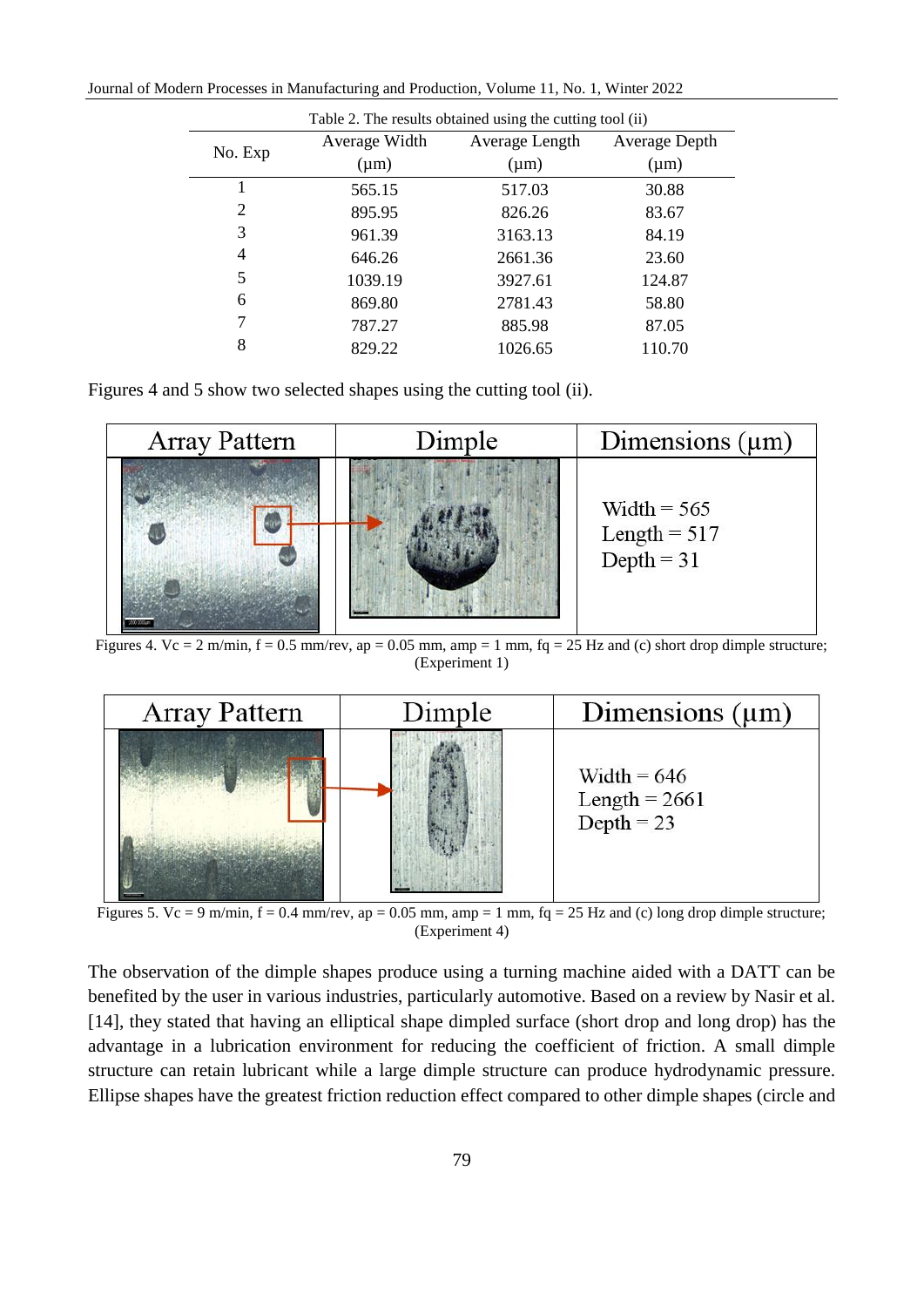square) due to having the largest converging wedge that simply develops lubricant film between two surfaces [15].

## **4. Conclusion**

Based on the dimple shapes and arrays that were derived, the shapes, particularly the width, length and depth were still within the acceptable range of previous studies, and continuous upgrading needs to be done by optimizing the machining parameters so that the depth of the dimple structure can be further reduced below 100 µm. Previous researchers fixed the dimple geometry at a diameter of 20 μm-4 mm and a depth of 200 nm-100 μm to affect the tribological performance. On the other hand, the arrays can be improved to obtain more precise square, hexagonal and triangular shapes through the optimization of the machining parameters used.

#### **5. References**

- [1] Dhingra, R. and Das, S. 2014. Life cycle energy and environmental evaluation of downsized vs. lightweight material automotive engines. Journal of Cleaner Production 85:347-358.
- [2] Hirsch, J. 2014. Recent development in aluminium for automotive application. Transactions of Nonferrous Metal Society of China, 24:1995-2002.
- [3] Zeren, M. 2007. The effect of heat treatment on aluminium-based piston alloys. Material and Design. 28:2511-2517.
- [4] Lee, J. A. 2003. Cast Aluminium Alloy for High Temperature Applications. The 132nd TMS Annual Meeting & Exhibition San Diego Convention Centre, San Diego, CA.
- [5] Holmberg, K., Andersson, P. and Erdemir, A. 2012. Global energy consumption due to friction in passenger cars. Tribology International. 47:221-234.
- [6] Holmberg, K., Andersson, P. and Nylund, N.O. Makela, K. and Erdemir, A. 2014. Global energy consumption due to friction in trucks and buses. Tribology International. 78:94-114.
- [7] Bruzzone, A. A.G., Costa, H.L., Lonardo, P.M. and Lucca, D. A. 2008. Advances in engineering surfaces for functional performance. CIRP Annals: Manufacturing Technology. 57:750 -769.
- [8] Xiaolei, W., Wei, L., Fei, Z. and Di, Z. 2009. Preliminary investigation of the effect of dimple size on friction in line contact. Tribology International. 42:1118 – 1123.
- [9] Basnyat, P., Luster, B., Muratore. C., Voevodin, A.A., Haasch, R. and Zakeri, R. 2008. Sur-face Texturing for adaptive solid lubrication. Surface & Coatings Technology. 203:73-9.
- [10] Voevodin, A.A., and Zabinski, J.S. 2006. Laser surface texturing for adaptive solid lubrication. Wear. 261:1285-92.
- [11]Gachot, C., Rosenkranz, A., Hsu, S.M. and Costa, H.L. 2017. A critical assessment of surface texturing for friction and wear improvement. Wear. 372 (3):21-41.
- [12]Rosenkranz, A., Grützmacher, P.G., Gachot, C. and Costa, H.L. 2019. Surface texturing in machine elements− a critical discussion for rolling and sliding contacts, Advanced Engineering Materials. 21(8):190-194.
- [13]Fratila, D. and Caizar, C. 2011. Application of Taguchi method to selection of optimal lubrication and cutting condition in face milling of AlMg3. Journal of Cleaner Production, 19: 640-645.